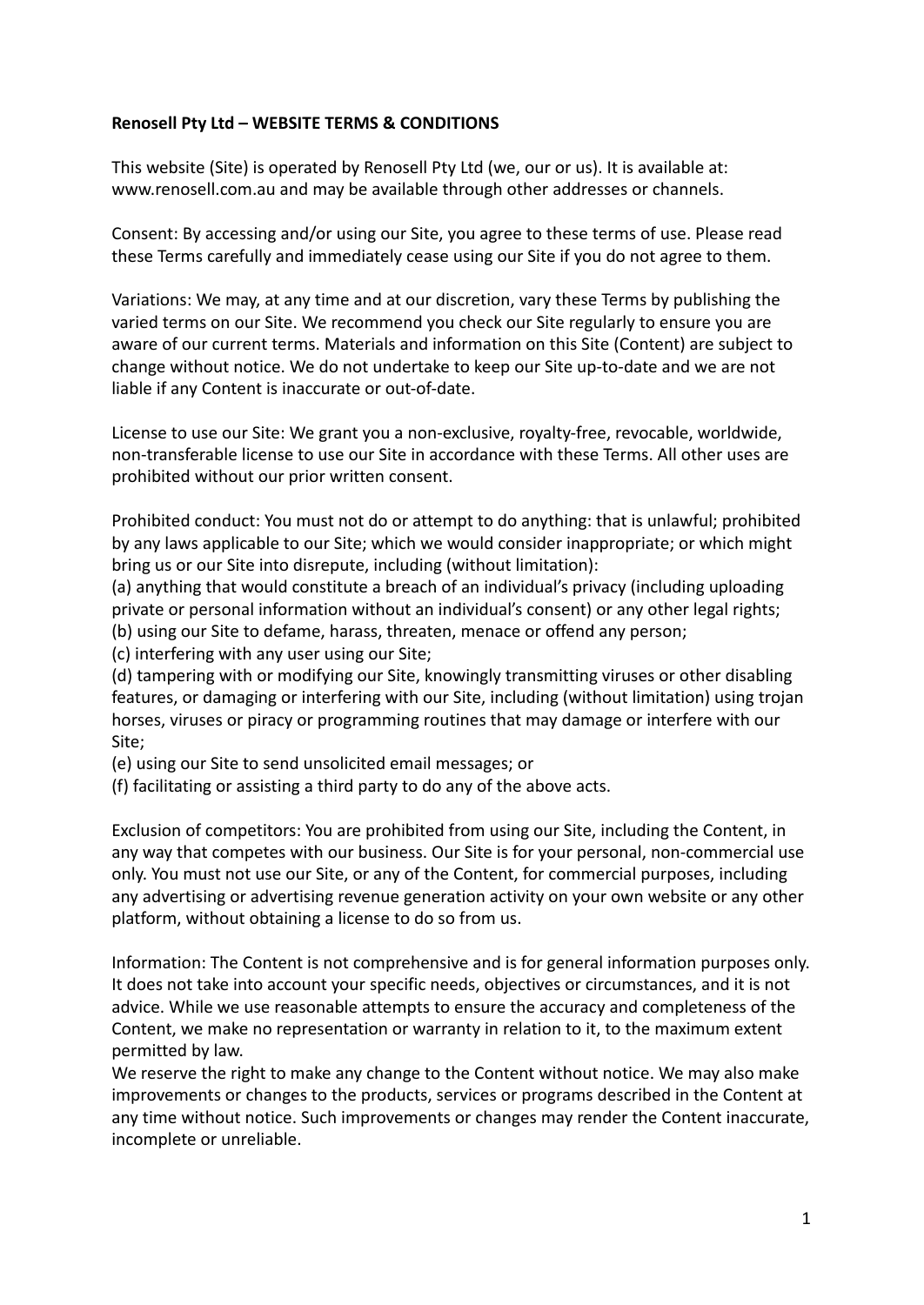The Content may contain general information about our products and services. Unless expressly stated otherwise, the Content does not:

constitute an offer or inducement to enter into a legally binding contract;

form part of the terms and conditions for our products and services;

purport to provide you with personal financial or investment advice of any kind; or take account of your particular financial position or requirements.

The Website may include information about properties, renovations and their prices. The information made available on prices on the Website does not reflect the current or "real time" price. Images and diagrams on the Website are intended to be a visual aid only and do not necessarily accurately depict the object described.

Your use of the Website including Content is at your own risk. Before taking or refraining from any action in reliance on the Content or the Website, you must make and rely on your own enquiries in relation to, and in evaluation of, the Content including any information, predictions, opinions and statements contained on the Website.

Intellectual Property rights: Unless otherwise indicated, we own or license all rights, title and interest (including intellectual property rights) in our Site and all of the Content. Your use of our Site and your use of and access to any Content does not grant or transfer to you any rights, title or interest in relation to our Site or the Content. You must not:

(a) copy or use, in whole or in part, any Content;

(b) reproduce, retransmit, distribute, disseminate, sell, publish, broadcast or circulate any Content to any third party; or

(c) breach any intellectual property rights connected with our Site or the Content, including (without limitation) altering or modifying any of the Content, causing any of the Content to be framed or embedded in another website or platform, or creating derivative works from the Content.

Third party sites: The Website may provide links to or allow you to interact with other websites which are under the control of third parties ("Third Party Websites"). You acknowledge and agree that the terms and conditions and/or privacy policies that apply to such Third Party Websites may differ from those that apply to the Website, and you further acknowledge and agree that your use of such Third Party Websites is governed by the respective terms and conditions and/or privacy policies of the Third Party Websites. These links are provided for your information only, and we have no control over and do not monitor or endorse the content of Third Party Websites. We make no representations about and do not accept any liability in relation to Third Party Websites.

TO THE MAXIMUM EXTENT PERMITTED BY LAW, WE WILL NOT BE RESPONSIBLE OR LIABLE, DIRECTLY OR INDIRECTLY, FOR ANY GOODS, SERVICES, INFORMATION, RESOURCES AND/OR CONTENT AVAILABLE ON OR THROUGH ANY THIRD-PARTY SITES AND/OR THIRD-PARTY DEALINGS OR COMMUNICATIONS, FOR ANY HARM RELATED THERETO, OR FOR ANY DAMAGES OR LOSS CAUSED OR ALLEGED TO BE CAUSED BY OR IN CONNECTION WITH YOUR USE OR RELIANCE ON THE CONTENT OR BUSINESS PRACTICES OF ANY THIRD PARTY.

You may not create a link from another website or document to the Website without our prior written consent.